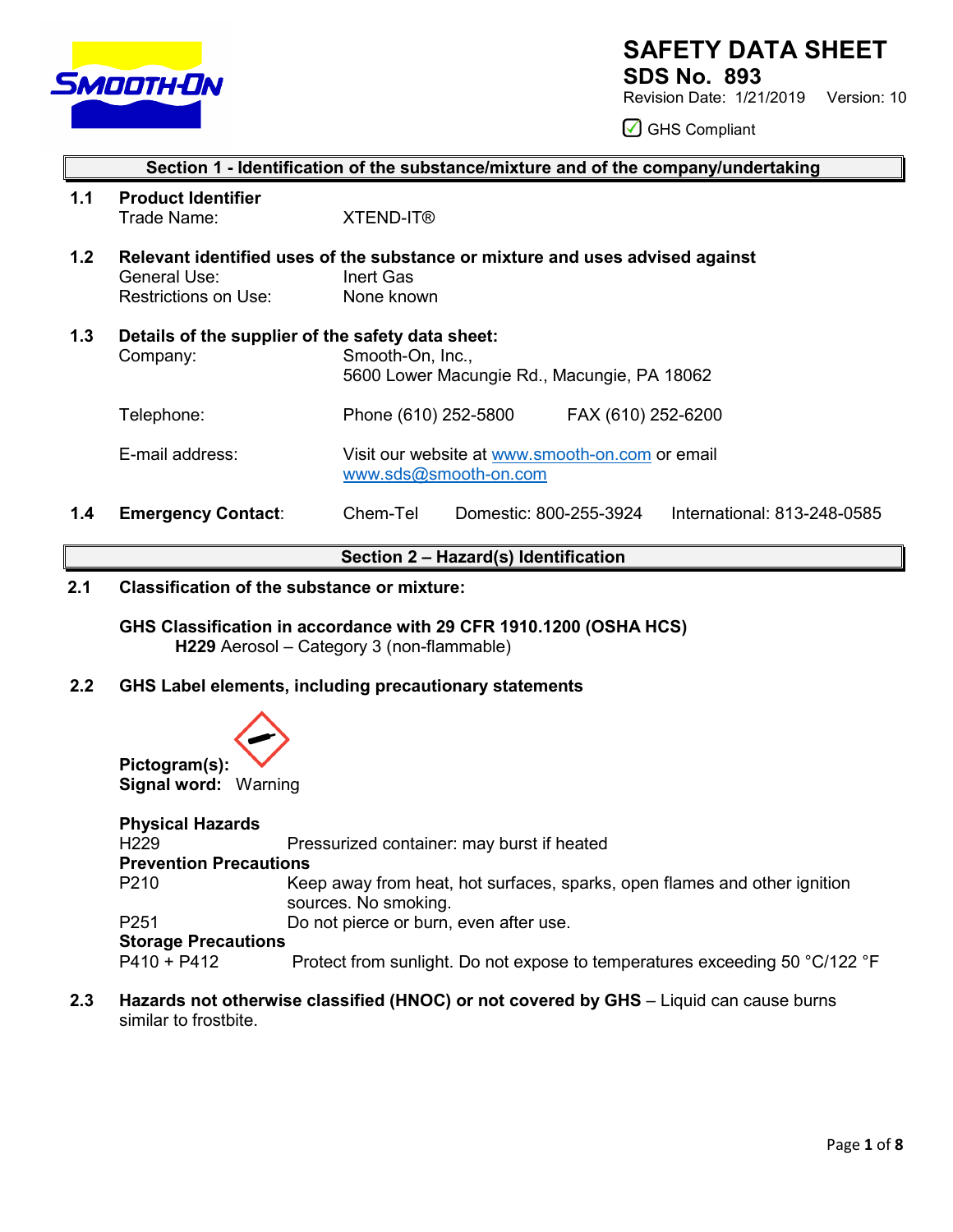## **Section 3 - Composition / Information on Ingredients**

#### **3.1 Substances/Mixtures**

The following ingredients are hazardous according to Regulation 2012 OSHA Hazard Communication Standard: 29 CFR 1910.1200:

| <b>Chemical name</b>      | <b>CAS-No.</b> | <b>Concentration</b> |
|---------------------------|----------------|----------------------|
| 1,1,1,2-tetrafluoroethane | 811-97-2       | $>99\%$              |

## **Section 4 - First Aid Measures**

## **4.1 Description of first aid measures**

#### **Inhalation**

Remove source(s) of contamination and move victim to fresh air. If breathing has stopped, give artificial respiration, then oxygen if needed. Contact physician immediately.

## **Eye Contact**

Flush eyes with plenty of water occasionally lifting the upper and lower eyelids. Check and remove any contact lenses if safe to do so. Continue to rinse for at least 15 minutes. If irritation develops, seek medical attention.

#### **Skin Contact**

In case of skin contact, wash thoroughly with soap and water. Continue to rinse for at least 15 minutes. Chemical burns must be treated promptly by a physician.

#### **Ingestion**

Do not induce vomiting unless instructed by a physician. Never give anything by mouth to an unconscious person. If material has been swallowed and the exposed person is conscious, give small quantities of water to drink. Stop if the exposed person feels sick as vomiting may be dangerous. if vomiting occurs, the head should be kept low so that vomit does not enter the lungs.

## **4.2 Most important symptoms and effects, both acute and delayed**

In case of inhalation of decomposition products in a fire, symptoms may be delayed. The exposed person may need to be kept under medical surveillance for 48 hours.

# **4.3 Indication of any immediate medical attention and specific treatment needed, if necessary.**

## **Section 5 - Fire-Fighting Measures**

## **5.1 Extinguishing Media**

Water Fog, Dry Chemical, and Carbon Dioxide Foam

## **5.2 Special hazards arising from the substance or mixture**

In a fire or if heated, a pressure increase will occur, and the container may burst.

#### **5.3 Advice for firefighters**

Use water spray to cool fire-exposed surfaces and to protect personnel. Shut off "fuel" to fire. If a leak or spill has not ignited, use water spray to disperse the vapors. Either allow fire to burn under controlled conditions or extinguish with foam or dry chemical. Try to cover liquid spills with foam.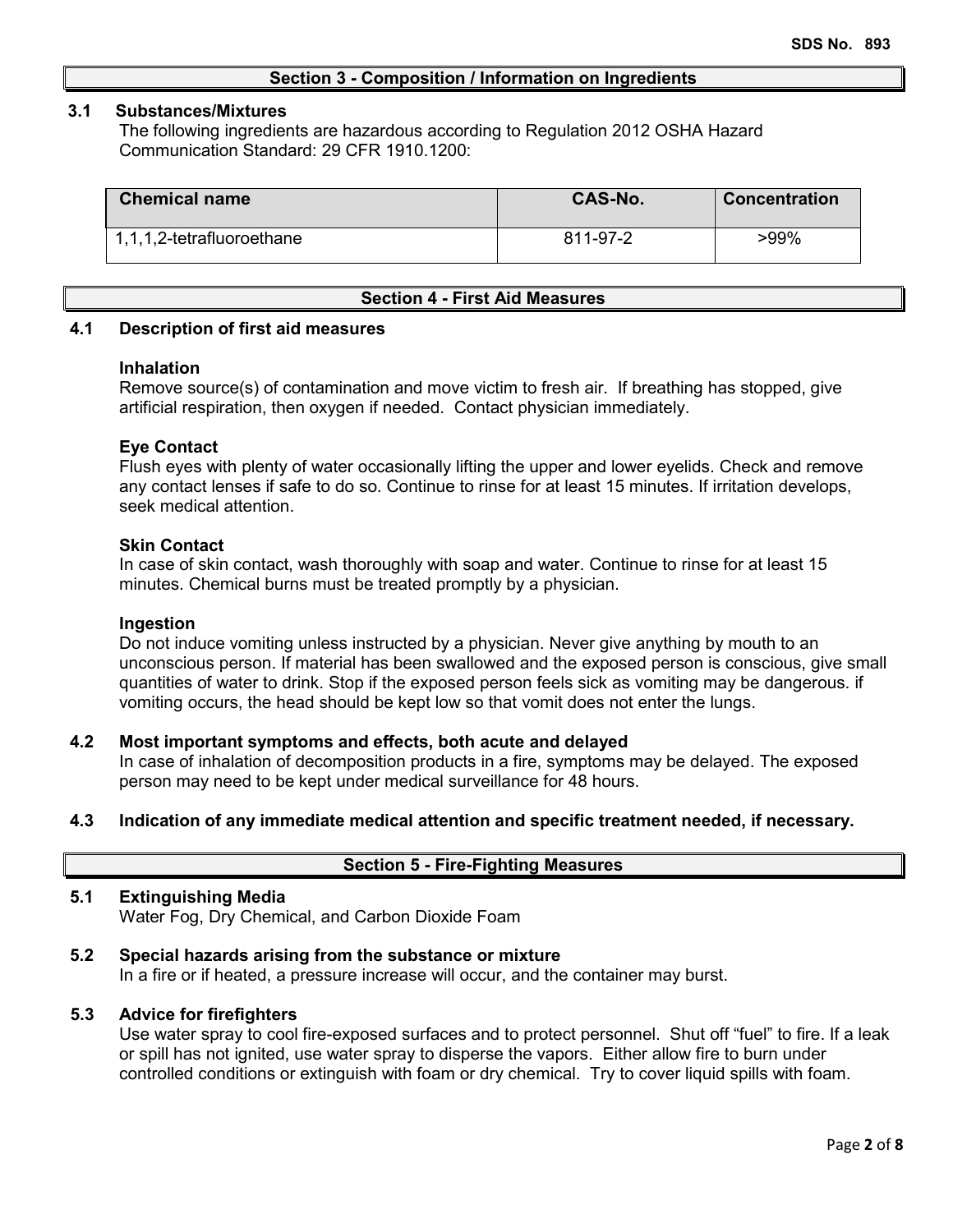Because fire may produce toxic thermal decomposition products, wear a self-contained breathing apparatus (SCBA) with a full-face piece operated in pressure demand or positive-pressure mode.

# **Section 6 - Accidental Release Measures**

## **6.1 Personal precautions, protective equipment and emergency procedures**

Only properly protected personnel should remain in the spill area; dike and contain spill. Stop or reduce discharge if it can be done safely**.**

### **6.2 Environmental precautions**

Stop spill/release if it can be done safely. Prevent spilled material from entering sewers, storm drains or unauthorized drainage systems and natural waterways by using sand, earth, or other appropriate barriers.No special environmental precautions required.

# **6.3 Methods and material for containment and cleaning up**

Put on appropriate protective gear including NIOSH/MSHA approved self-contained breathing apparatus, rubber boots and heavy rubber gloves. Dike and contain spill; absorb or scrape up excess into suitable container for disposal; wash area with dilute ammonia solution. Stop or reduce discharge if it can be done safely**.** Follow applicable OSHA regulations (29 CFR 1910.120) for disposal.

#### **6.4 Reference to other sections**

See Section 3 for list of Hazardous Ingredients; Sections 8 for Exposure Controls; and Section 13 for Disposal.

# **Section 7 - Handling and Storage**

#### **7.1 Precautions for safe handling**

Use good general housekeeping procedures. Wash hands after use. Do not get in eyes, on skin or on clothing. Do not breathe vapors or mists. Use good personal hygiene practices.

#### **7.2 Conditions for safe storage, including any incompatibilities**

Keep container(s) tightly closed and properly labeled. Store in cool, dry, well ventilated place away from heat, direct sunlight, strong oxidizers and any incompatibles. Store in approved containers and protect against physical damage. Keep containers securely sealed when not in use. Indoor storage should meet local standards and appropriate fire codes. Containers that have been opened must be carefully resealed to prevent leakage. Empty containers retain residue and may be dangerous. Avoid water contamination.

#### **7.3 Specific end use(s)**

These precautions are for room temperature handling. Other uses including elevated temperatures or aerosol/spray applications may require added precautions.

# **Section 8 - Exposure Controls / Personal Protection**

#### **8.1 Control parameters** None defined

## **8.2 Exposure controls**

#### **Respiratory Protection**

Respiratory protection is not normally required when using this product with adequate local exhaust ventilation. Where risk assessment shows air-purifying respirators are appropriate, follow OSHA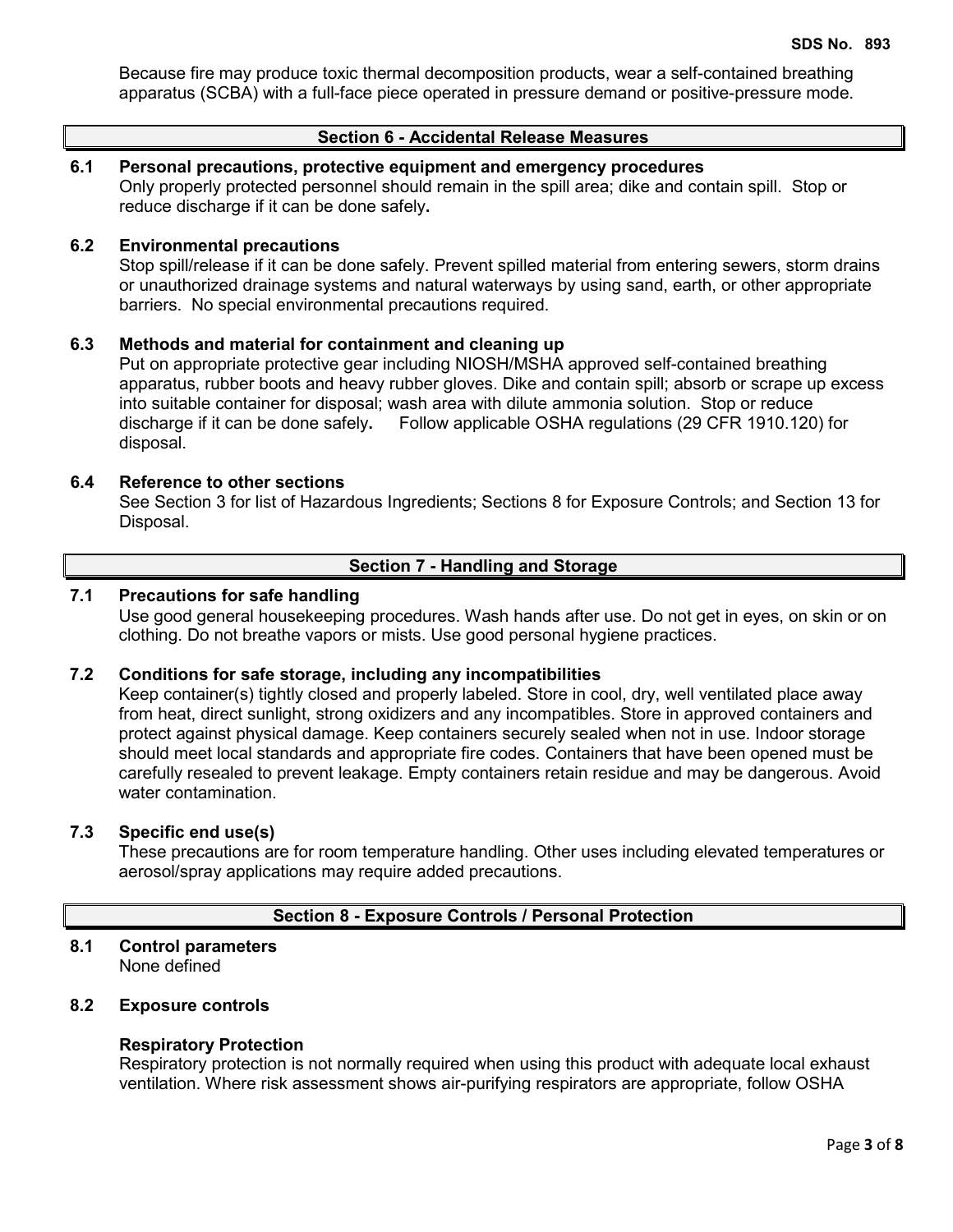respirator regulations 29 CFR 1910.134 and European Standards EN 141, 143 and 371; wear an MSHA/NIOSH or European Standards EN 141, 143 and 371 approved respirators equipped with appropriate filter cartridges as a backup to engineering controls.

## **Hand Protection**

Wear any liquid-tight gloves such as butyl rubber, neoprene or PVC.

#### **Eye Protection**

Safety glasses with side shields per OSHA eye- and face-protection regulations 29 CFR 1910.133 and European Standard EN166. Contact lenses are not eye protective devices. Appropriate eye protection must be worn instead of, or in conjunction with contact lenses.

#### **Other Protective Clothing/Equipment**

Additional protective clothing or equipment is not normally required. Provide eye bath and safety shower.

#### **Comments**

Never eat, drink, or smoke in work areas. Practice good personal hygiene after using this material, especially before eating, drinking, smoking, using the toilet, or applying cosmetics. Wash thoroughly after handling.

#### **Section 9 - Physical and Chemical Properties**

## **9.1 Information on basic physical and chemical properties**

| Appearance:                       | colorless gas           | Vapor pressure:                                    | 4204 mmHg @ 77 °F                     |
|-----------------------------------|-------------------------|----------------------------------------------------|---------------------------------------|
| Odor:                             | colorless gas           | Vapor density (Air=1):                             | 3.5                                   |
| pH:                               | No data                 | <b>Evaporation rate:</b>                           | No data                               |
| <b>Flash Point:</b>               | No data                 | Solubility in water:                               | 1 g/l                                 |
|                                   |                         | <b>Specific Gravity</b>                            | Not applicable<br>(gaseous at ambient |
| Melting / freezing point:         | -162.4 $\degree$ F      | $(H2O=1, at 4 °C):$                                | conditions)                           |
| Low / high boiling point:         | $-14.8$ $\degree$ F     | <b>Relative density:</b>                           | No data                               |
| <b>Upper flammability limits:</b> | f.p. at or above 200 °F | <b>Decomposition temperature:</b>                  | No data                               |
| <b>Lower flammability limits:</b> | No data                 | <b>Viscosity:</b>                                  | gaseous at ambient<br>conditions      |
|                                   |                         | <b>Partition coefficient: n-</b><br>octanol/water: | 1.06                                  |

## **Section 10 - Stability and Reactivity**

## **10.1 Reactivity**

No hazardous reactions if stored and handled as prescribed/indicated., No corrosive effect on metal. Not fire propagating.

#### **10.2 Chemical stability**

These products are stable at room temperature in closed containers under normal storage and handling conditions.

## **10.3 Possibility of hazardous reactions**

Hazardous polymerization cannot occur

#### **10.4 Conditions to avoid**

None known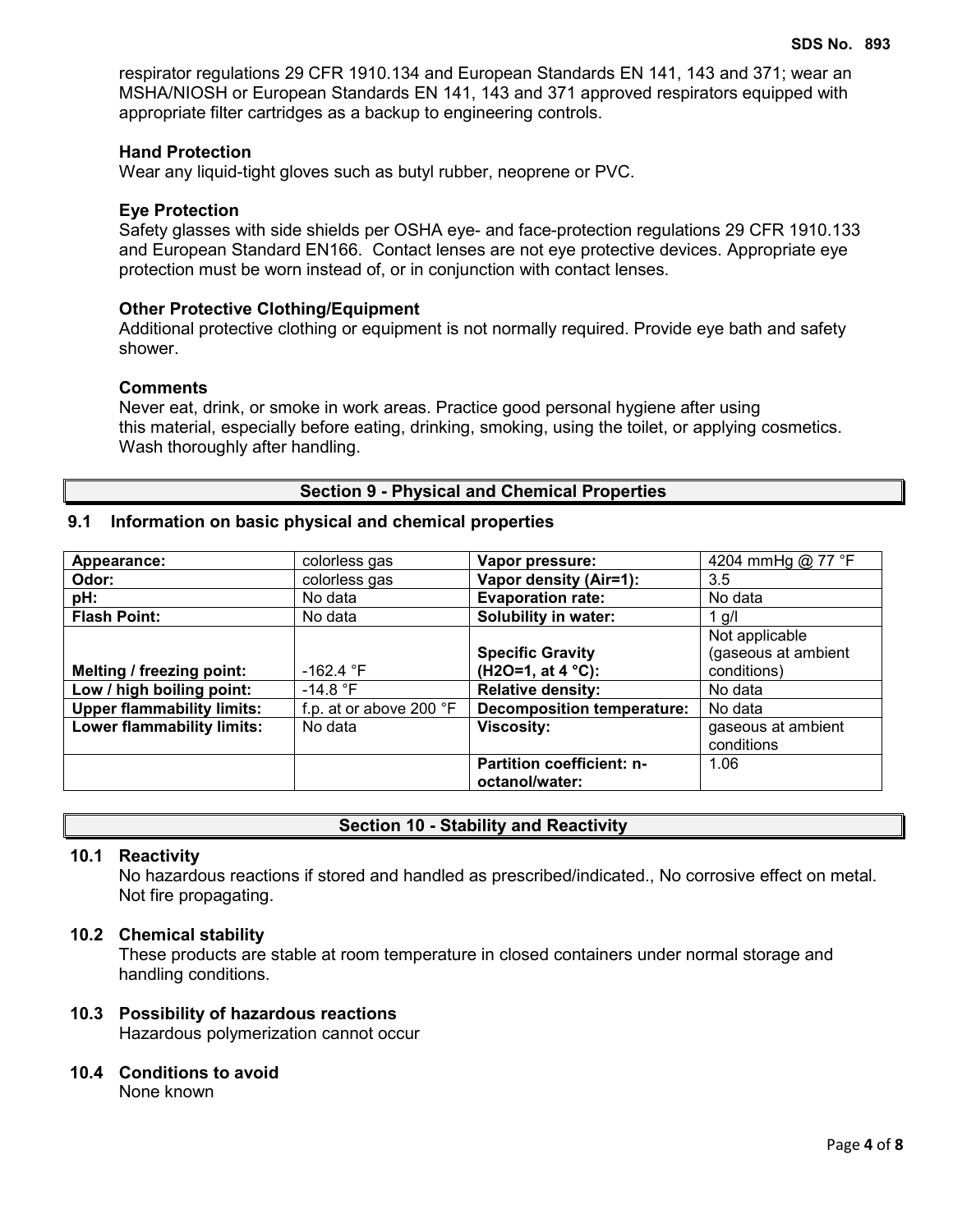# **10.5 Incompatible materials**

Strong bases and acids

## **10.6 Hazardous decomposition products**

Thermal oxidative decomposition can produce carbon oxides, gasses/vapors, and traces of incompletely burned carbon compounds.

## **Section 11- Toxicological Information**

#### **11.1 Information on toxicological effects**

#### **Acute Toxicity**

LC50 Inhalation  $-1500$  g/m3 (rat, 4 h)

#### **Skin Corrosion/Irritation**

Dermal contact with rapidly evaporating liquid could result in freezing of the tissues or frostbite.

#### **Serious Eye Damage/Irritation**

Liquid can cause burns similar to frostbite.

#### **Respiratory/Skin Sensitization**

No data available

## **Germ Cell Mutagenicity**

No data available

#### **Carcinogenicity**

No component of these products present at levels greater than or equal to 0.1% is identified as a carcinogen or potential carcinogen by IARC, ACGIH or NTP.

#### **Reproductive Toxicity**

No data available

**Specific Target Organ Toxicity – Single Exposure** No data available

**Specific Target Organ Toxicity – Repeated Exposure** No data available

## **Aspiration Hazard**

No data available

# **Potential Health Effects – Miscellaneous**

No data available

**Section 12 - Ecological Information**

# **12.1 Toxicity**

No data available

## **12.2 Persistence and Degradability**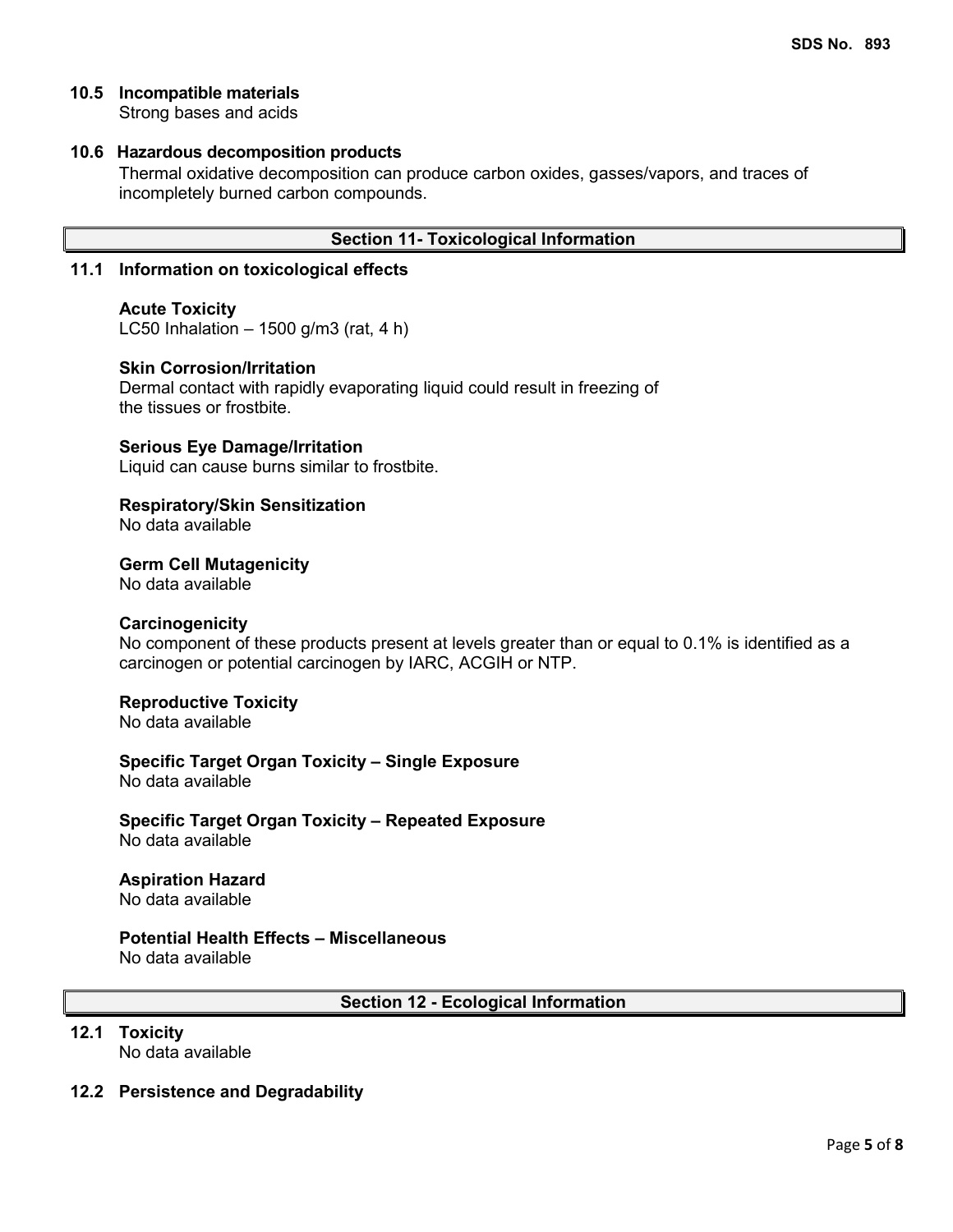No data available

#### **12.3 Bioaccumulative Potential** LogPow=1.06, low bioaccumulation potential

- **12.4 Mobility in Soil** No data available
- **12.5 Results of PBT and vPvB assessment** No data available
- **12.6 Other Adverse Effects**

No data available

## **Section 13 - Disposal Considerations**

## **13.1 Waste treatment methods**

Under Resource Conservation and Recovery Act (RCRA) it is the responsibility of the user of the product to determine at the time of disposal whether the product meets RCRA criteria for hazardous waste as defined in 40 CFR Part 261. Waste management should be in full compliance with federal, state and local laws. Regulations may vary in various locations. Waste characterizations and compliance with applicable laws are the responsibility solely of the waste generator.

#### **Container disposal**

Steel drums must be emptied and can be sent to a licensed drum reconditioner for reuse, a scrap metal dealer or an approved landfill. Do not attempt to refill or clean containers since residue is difficult to remove. Under no circumstances should empty drums be burned or cut open with gas or electric torch as toxic decomposition products may be liberated. Do not reuse empty containers.

## **Section 14 - Transport Information**

## **Regulated by DOT / IMDG / IATA**

|                                                                                      | <b>Land transport</b><br>(DOT)                              | Sea transport<br>(IMDG) | Air transport<br>(ICAO/IATA) |
|--------------------------------------------------------------------------------------|-------------------------------------------------------------|-------------------------|------------------------------|
| UN number:                                                                           | 3159                                                        | 3159                    | 3159                         |
| UN proper shipping name:                                                             | 1,1,1,2 Tetrafluoroethane                                   | 1, 1, 1, 2              | 1, 1, 1, 2                   |
|                                                                                      |                                                             | Tetrafluoroethane       | Tetrafluoroethane            |
| Transport hazard class(s):                                                           | $2.2\,$                                                     | 2.2                     | 2.2                          |
| <b>Packing group:</b>                                                                | N/A                                                         | N/A                     | N/A                          |
| <b>Environmental hazards:</b>                                                        | No.                                                         | No.                     | No.                          |
|                                                                                      | No Shipping Papers<br>Required<br>Exemption DOT SP<br>10232 |                         |                              |
| <b>Transport in bulk according</b><br>to Annex II of MARPOL73/78<br>and the IBC Code | N/A                                                         | N/A                     | N/A                          |

## **Section 15 - Regulatory Information**

## **15.1 Safety health and environmental regulations/legislation specific for the substance or mixture:**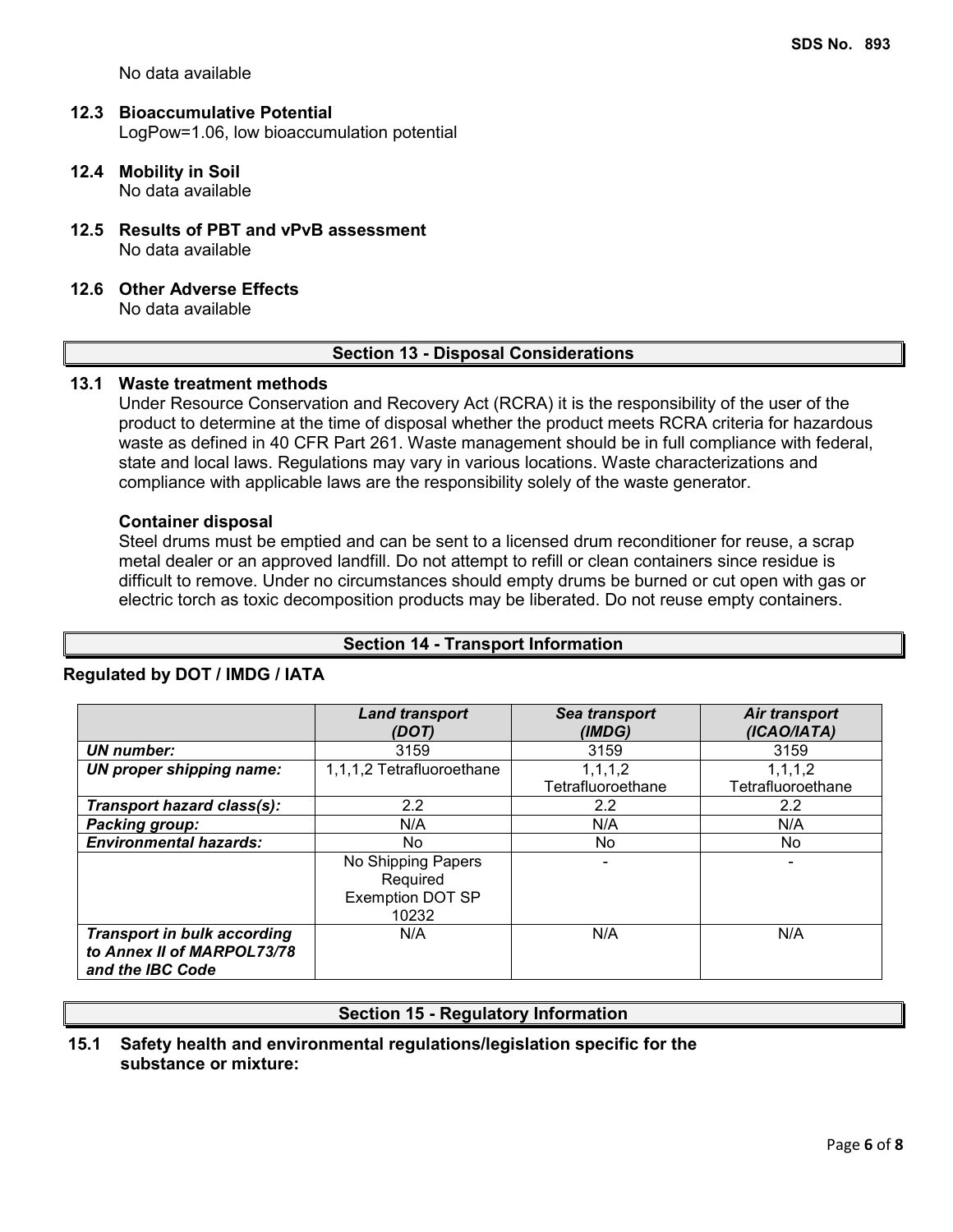# **REACH: Regulation (EC) No 1907/2006 of The European Parliament and of The Council of December 2006 (including amendments and corrigenda as of 17 February 2016)**

This product complies with REACH or is not subject to regulation under REACH. The product does not contain an ingredient listed on either the Candidate List or Authorization List for Substances of Very High Concern (SVHC).

# **In the United States (EPA Regulations) TSCA Inventory Status (40 CFR710)**

All components of this formulation are listed in the TSCA Inventory. No component of this formulation has been determined to be subject to manufacturing or use restrictions under the Significant New Use Rules (SNURs).

# **CERCLA Hazardous Substance List (40 CFR 302.4)**

None known.

# **SARA 302 Components**

No chemicals in this material are subject to the reporting requirements of SARA Title III, Section 302.

### **Superfund Amendments and Reauthorization Act of 1986 Title lll (Emergency Planning and community Right-to-Know Act of 1986) Sections 311 and 312** None

# **Superfund Amendments and Reauthorization Act of 1986 Title lll (Emergency Planning and Community Right-to-Know Act of 1986) Section 313**

This material does not contain any chemical components with known CAS numbers that exceed the threshold (De Minimis) reporting levels established by SARA Title III, Section 313.

# **California Proposition 65**

This product does not intentionally contain any chemicals known to the state of California to cause cancer, birth defects or other reproductive harm.

# **15.2 Chemical safety assessment**

No chemical safety assessment has been carried out for this substance/mixture by the supplier.



# **Abbreviations and acronyms**

Revision Date: 1/21/2019 Version: 10

ACGIH-American Conference of Governmental Industrial Hygienists; ANSI-American National Standards Institute; Canadian TDG-Canadian Transportation of Dangerous Goods; CAS-Chemical Abstract Service; Chemtrec-Chemical Transportation Emergency Center (US); CHIP-Chemical Hazard Information and Packaging; DSL-Domestic Substances List; EC-Equivalent Concentration; EH40 (UK)-HSE Guidance Note EH40 Occupational Exposure Limits; EPCRA-Emergency Planning and Community Right-To-Know Act;